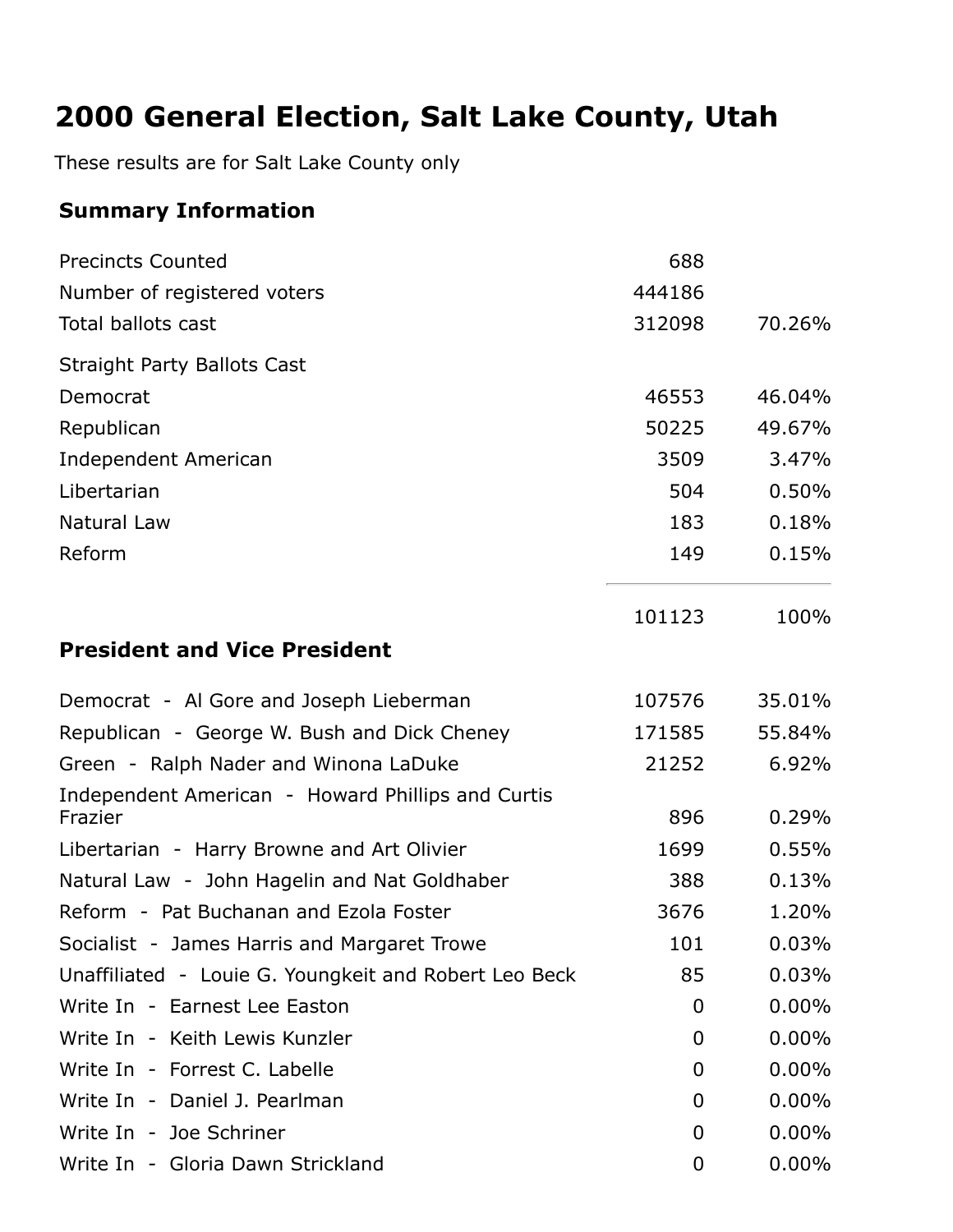### **United States Senate**

| Democrat - Scott Howell                     | 130329 | 42.43% |
|---------------------------------------------|--------|--------|
| Republican - Orrin G. Hatch                 | 168029 | 54.70% |
| Independent American - Carlton Edward Bowen | 4222   | 1.37%  |
| Libertarian - Jim Dexter                    | 4597   | 1.50%  |

### **United States House of Representatives**

| <b>U.S. Representative District 1</b>      |     |        |
|--------------------------------------------|-----|--------|
| <b>Precincts Counted</b>                   | 2   |        |
| <b>Registered Voters</b>                   | 688 |        |
| <b>Ballots Cast</b>                        | 319 | 46.37% |
| Democrat - Kathleen McConkie Collinwood    | 151 | 49.51% |
| Republican - James V. Hansen               | 130 | 42.62% |
| Independent American - Hartley D. Anderson | 13  | 4.26%  |
| Libertarian - Dave Starr Seely             | 5   | 1.64%  |
| Natural Law - Matthew D. Frandsen          | 6   | 1.97   |

#### **U.S. Representative District 2**

| <b>Precincts Counted</b>               | 574    |        |
|----------------------------------------|--------|--------|
| <b>Registered Voters</b>               | 372541 |        |
| <b>Ballots Cast</b>                    | 264850 | 71.09% |
| Democrat - Jim Matheson                | 145021 | 55.86% |
| Republican - Derek W. Smith            | 107114 | 41.26% |
| Independent American - Bruce Bangerter | 4704   | 1.81%  |
| Libertarian - Peter Pixton             | 2165   | 0.83%  |
| Unaffiliated - Steven Alberts Voris    | 597    | 0.23%  |

#### **U.S. Representative District 3**

| <b>Precincts Counted</b>  | 112   |           |
|---------------------------|-------|-----------|
| <b>Registered Voters</b>  | 70957 |           |
| <b>Ballots Cast</b>       | 46929 | 66.14%    |
| Democrat - Donal Dunn     | 24949 | 54.62%    |
| Republican - Chris Cannon | 18461 | $40.42\%$ |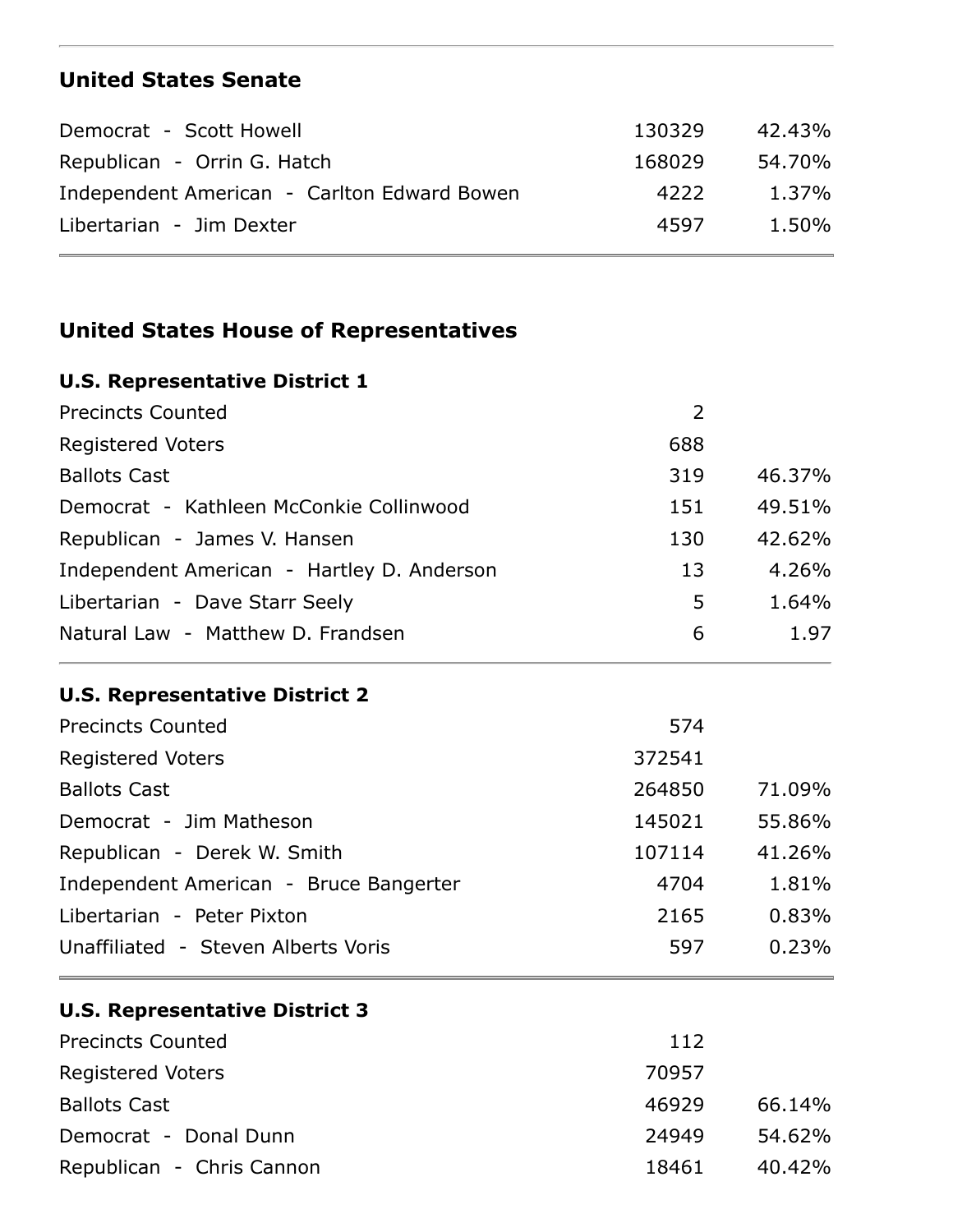| Independent American - Michael J. Lehman                    | 1120           | 2.45%    |
|-------------------------------------------------------------|----------------|----------|
| Libertarian - Kitty K. Burton                               | 974            | 2.13%    |
| Natural Law - Randall Tolpinrud                             | 173            | 0.38%    |
|                                                             |                |          |
| <b>State Executive Offices</b>                              |                |          |
| <b>Precincts Counted</b>                                    | 688            |          |
| <b>Registered Voters</b>                                    | 444186         |          |
| <b>Ballots Cast</b>                                         | 312098         | 70.26%   |
| Governor / Lt. Governor                                     |                |          |
| Democrat - Bill Orton and Karen Hale                        | 157564         | 51.62%   |
| Republican - Michael O. Leavitt and Olene S. Walker         | 141698         | 46.42%   |
| Independent American - Jeremy Friedbaum and Lee<br>McKenzie | 5701           | 1.87%    |
| Natural Law - Dub Richards                                  | 271            | 0.09%    |
| Write In - John Mason                                       | $\Omega$       | $0.00\%$ |
| Write In - Joseph C. Bell                                   | $\overline{0}$ | $0.00\%$ |
| <b>Attorney General</b>                                     |                |          |
| Democrat - Reed M. Richards                                 | 141301         | 46.55%   |
| Republican - Mark L. Shurtleff                              | 151984         | 50.07%   |
| Libertarian - W. Andrew McCullough                          | 10259          | 3.38%    |
| <b>State Auditor</b>                                        |                |          |
| Republican - Auston G. Johnson III                          | 192329         | 76.80%   |
| Write In - Tony Bereshnyi                                   | 1              | $0.00\%$ |
| <b>State Treasurer</b>                                      |                |          |
| Republican - Edward T. Alter                                | 198273         | 78.62%   |
| Libertarian - Hugh A. Butler                                | 40857          | 16.20%   |
| Natural Law - Elliot J. Hulet                               | 13059          | 5.18%    |

### **Utah State Senate**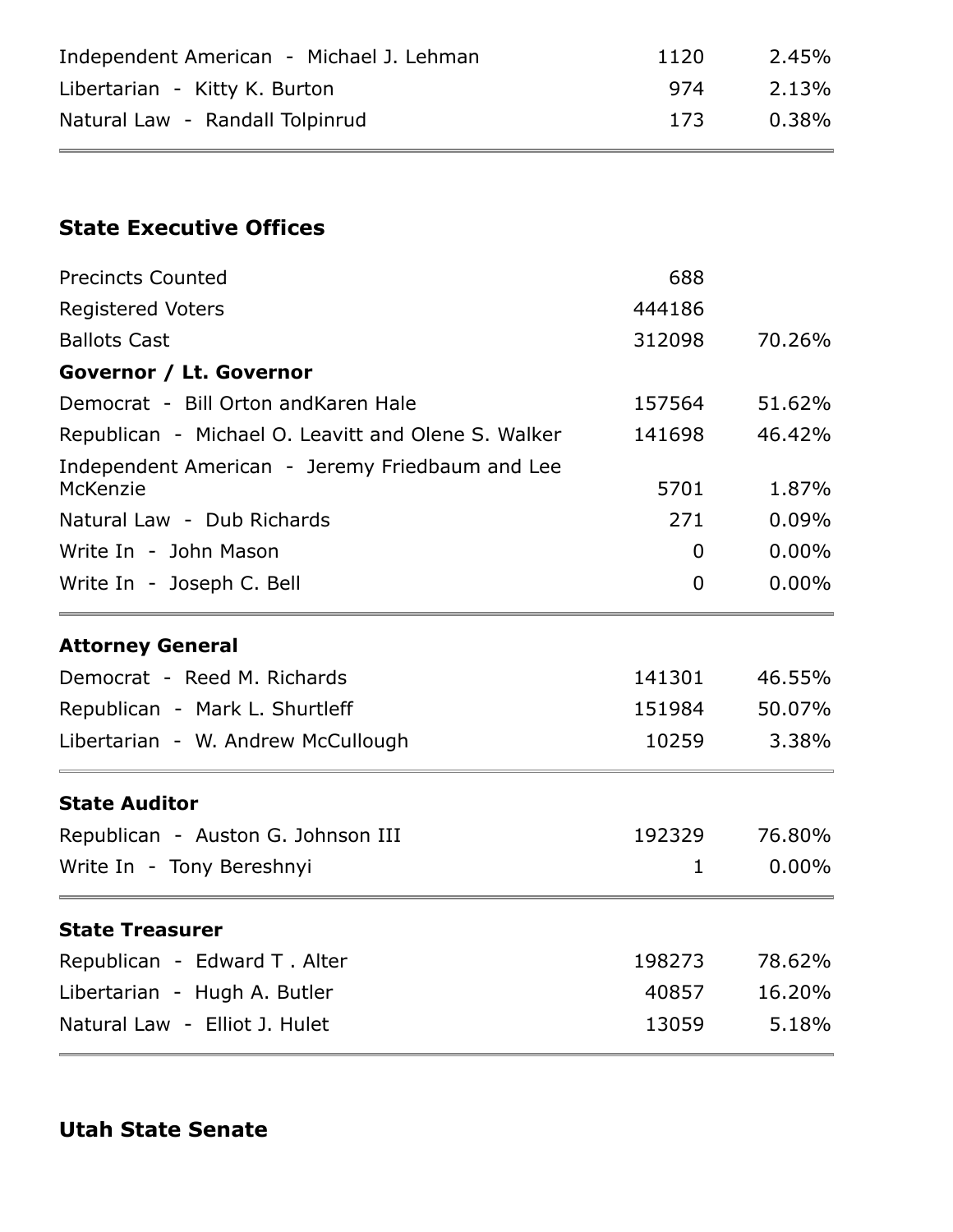| 46    |        |
|-------|--------|
| 27713 |        |
| 17050 | 61.52% |
| 10802 | 76.08% |
| 2179  | 15.35% |
| 1218  | 8.58%  |
|       |        |
| 72    |        |
| 53020 |        |
| 38778 | 73.14% |
| 11556 | 31.26% |
|       | 64.15% |
| 1698  | 4.59%  |
|       |        |
| 50    |        |
| 32255 |        |
| 22395 | 69.43% |
| 8805  | 41.09% |
| 12623 | 58.91% |
|       |        |
| 60    |        |
| 37368 |        |
| 26933 | 72.08% |
| 11985 | 46.65% |
| 13704 | 53.35% |
|       | 23717  |

## **Utah House of Representatives**

### **State Representative District 22**

| <b>Precincts Counted</b> |       |
|--------------------------|-------|
| <b>Registered Voters</b> | 12033 |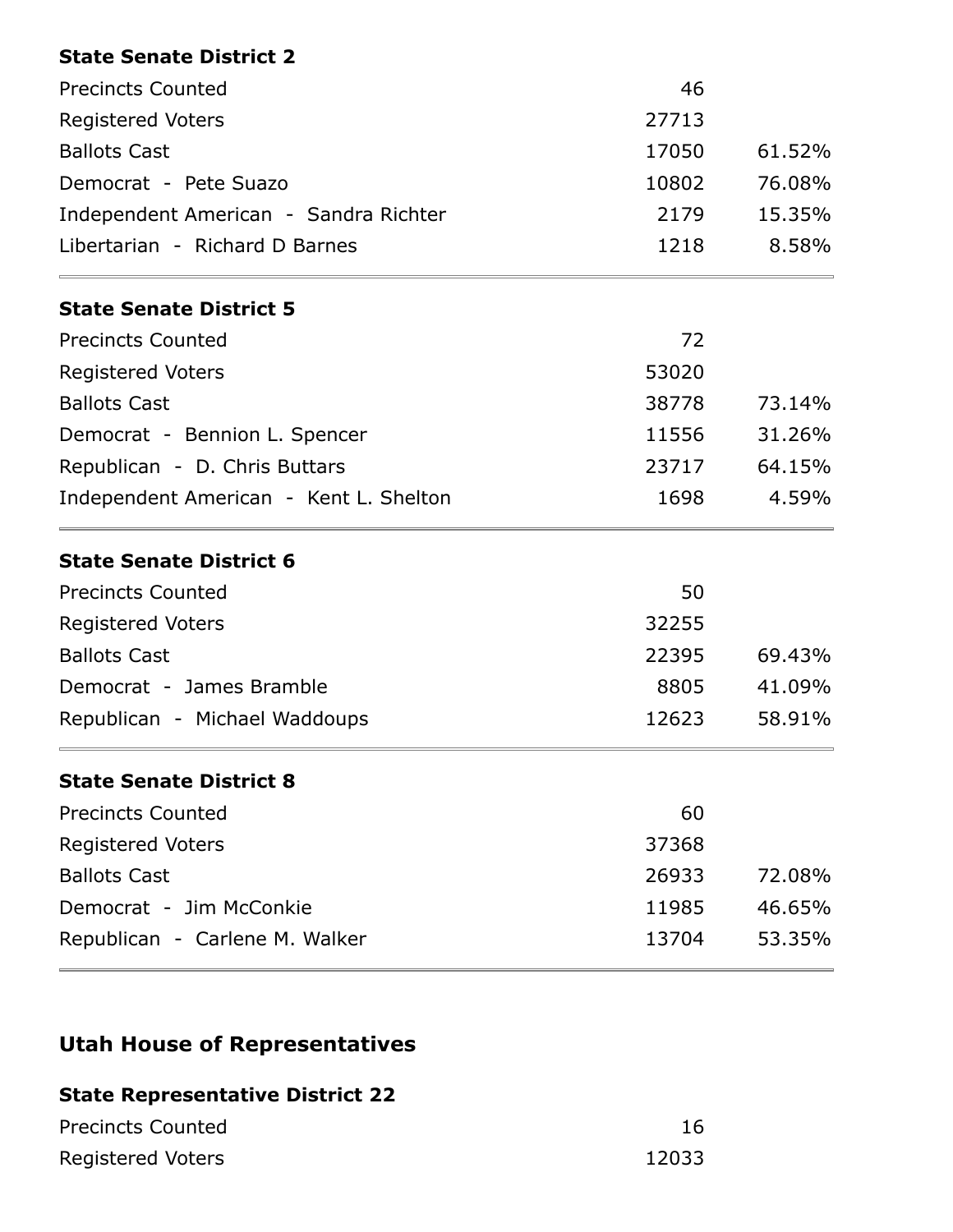| <b>Ballots Cast</b>                     | 7939  | 65.98% |
|-----------------------------------------|-------|--------|
| Democrat - Carl W. Duckworth            | 4293  | 56.27% |
| Republican - Jack Nielsen               | 3056  | 40.06% |
| Libertarian - William D. Jones          | 280   | 3.67%  |
| <b>State Representative District 23</b> |       |        |
| <b>Precincts Counted</b>                | 19    |        |
| <b>Registered Voters</b>                | 10980 |        |
| <b>Ballots Cast</b>                     | 7021  | 63.94% |
| Democrat - Duane E. Bourdeaux           | 4008  | 59.40% |
| Republican - Kent W. Moore              | 2739  | 40.60% |
| <b>State Representative District 24</b> |       |        |
| <b>Precincts Counted</b>                | 25    |        |
| <b>Registered Voters</b>                | 16297 |        |
| <b>Ballots Cast</b>                     | 10197 | 62.57% |
| Democrat - Ralph Becker                 | 5707  | 59.44% |
| Republican - J. Bruce Reading           | 3322  | 34.60% |
| Libertarian - Joyce Jefferson           | 572   | 5.96%  |
| <b>State Representative District 25</b> |       |        |
| <b>Precincts Counted</b>                | 26    |        |
| <b>Registered Voters</b>                | 17884 |        |
| <b>Ballots Cast</b>                     | 12071 | 67.50% |
| Democrat - Scott Daniels                | 7466  | 66.51% |
| Republican - Allen Nunn                 | 3293  | 29.34% |
| Natural Law - Lilli E. Decair           | 466   | 4.15%  |
| <b>State Representative District 26</b> |       |        |
| <b>Precincts Counted</b>                | 18    |        |
| <b>Registered Voters</b>                | 9084  |        |
| <b>Ballots Cast</b>                     | 5388  | 59.31% |
| Democrat - Fred J. Fife III             | 3098  | 60.64% |
| Republican - Mont D. Miller             | 1492  | 29.20% |
| Independent American - Renee Dale       | 331   | 6.48%  |
| Libertarian - Robert James Comstock     | 188   | 3.68%  |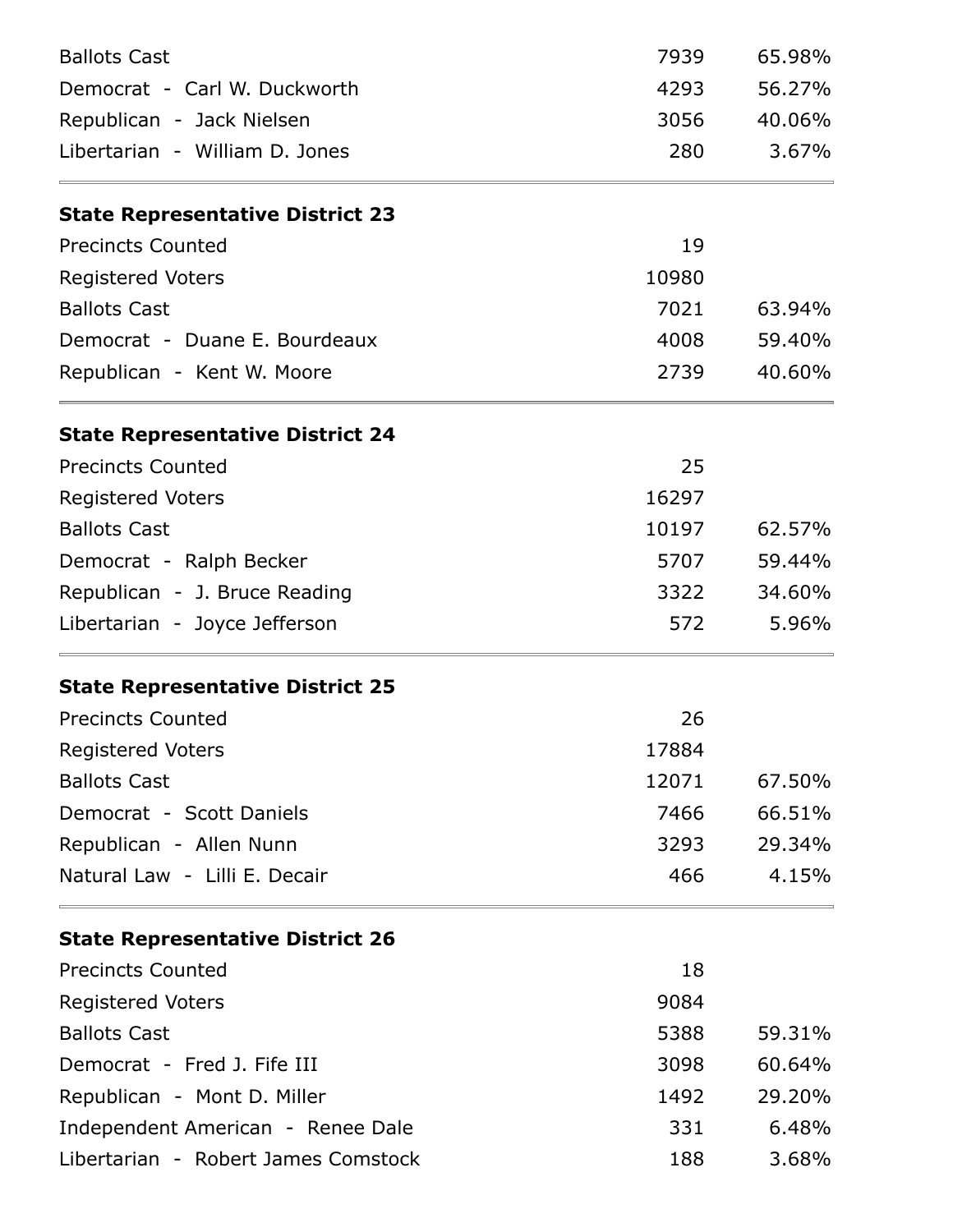| <b>State Representative District 27</b>              |       |        |
|------------------------------------------------------|-------|--------|
| <b>Precincts Counted</b><br><b>Registered Voters</b> | 22    |        |
|                                                      | 12212 |        |
| <b>Ballots Cast</b>                                  | 7119  | 58.30% |
| Democrat - David Litvack                             | 4257  | 64.37% |
| Republican - Kathy K. Baer                           | 2356  | 35.63% |
| <b>State Representative District 28</b>              |       |        |
| <b>Precincts Counted</b>                             | 23    |        |
| <b>Registered Voters</b>                             | 15830 |        |
| <b>Ballots Cast</b>                                  | 12241 | 77.33% |
| Republican - Afton B. Bradshaw                       | 8727  | 85.96% |
| <b>State Representative District 29</b>              |       |        |
| <b>Precincts Counted</b>                             | 19    |        |
| <b>Registered Voters</b>                             | 11815 |        |
| <b>Ballots Cast</b>                                  | 7810  | 66.10% |
| Democrat - Brent H. Goodfellow                       | 3925  | 53.13% |
| Republican - Henry (Hank) K. Bertoch                 | 3463  | 46.87% |
| <b>State Representative District 30</b>              |       |        |
| <b>Precincts Counted</b>                             | 23    |        |
| <b>Registered Voters</b>                             | 14576 |        |
| <b>Ballots Cast</b>                                  | 9636  | 66.11% |
| Democrat - Jackie Biskupski                          | 5836  | 63.55% |
| Republican - Keith James Homer                       | 2764  | 30.10% |
| Libertarian - Richard R. Madsen                      | 583   | 6.35%  |
| <b>State Representative District 31</b>              |       |        |
| <b>Precincts Counted</b>                             | 24    |        |
| <b>Registered Voters</b>                             | 14692 |        |
| <b>Ballots Cast</b>                                  | 11090 | 75.48% |
| Democrat - Ty McCartney                              | 5285  | 50.49% |
| Republican - M. Scott Romney                         | 5182  | 49.51% |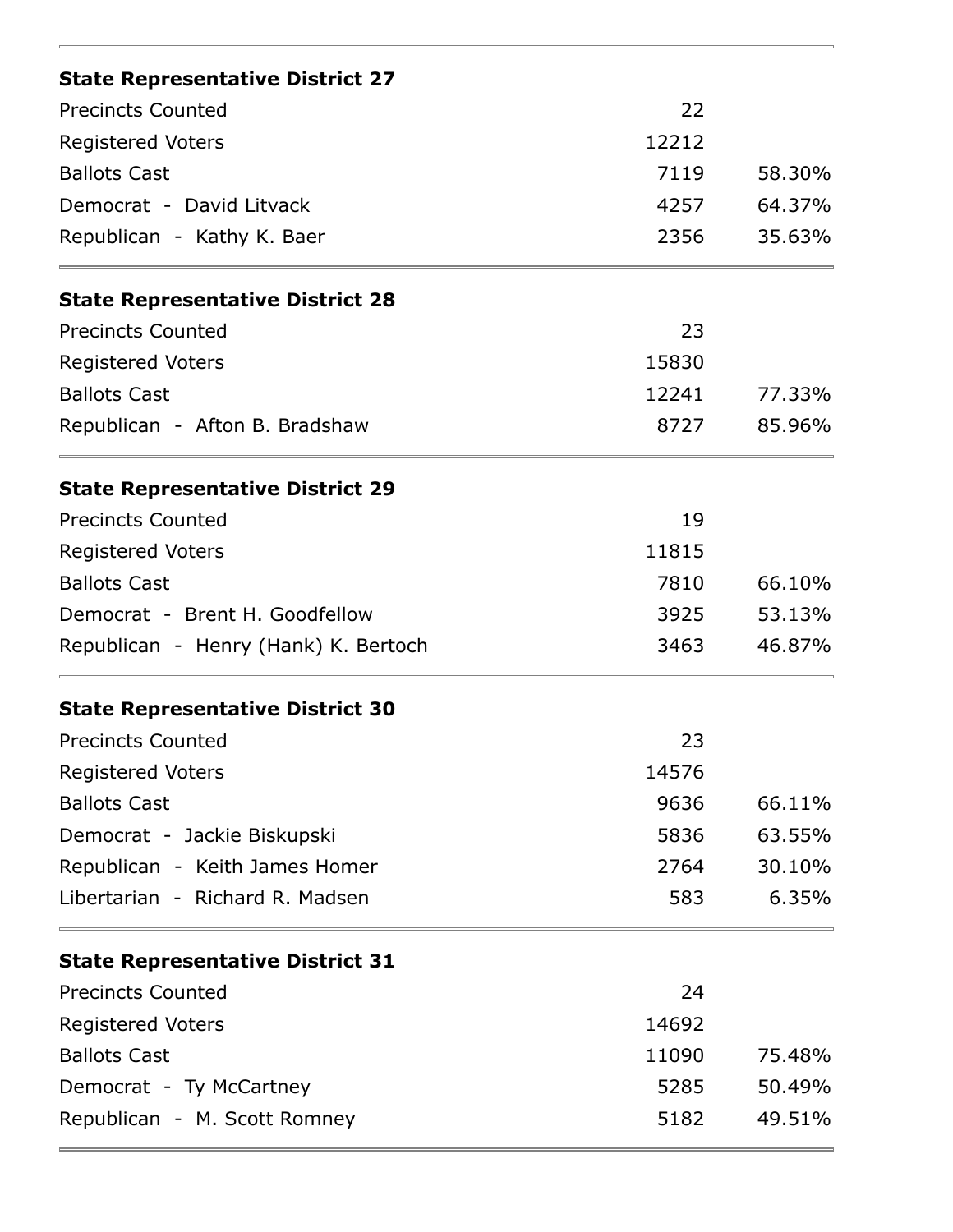| <b>State Representative District 32</b> |       |        |
|-----------------------------------------|-------|--------|
| <b>Precincts Counted</b>                | 16    |        |
| <b>Registered Voters</b>                | 10364 |        |
| <b>Ballots Cast</b>                     | 7273  | 70.18% |
| Democrat - Necia Christensen            | 3119  | 44.39% |
| Republican - Ron Bigelow                | 3874  | 55.13% |
| <b>State Representative District 33</b> |       |        |
| <b>Precincts Counted</b>                | 19    |        |
| <b>Registered Voters</b>                | 11712 |        |
| <b>Ballots Cast</b>                     | 7401  | 63.19% |
| Democrat - Neal B. Hendrickson          | 3999  | 57.60% |
| Republican - John W. Cannon             | 2944  | 42.40% |
| <b>State Representative District 34</b> |       |        |
| <b>Precincts Counted</b>                | 18    |        |
| <b>Registered Voters</b>                | 11017 |        |
| <b>Ballots Cast</b>                     | 7657  | 69.50% |
| Democrat - Dennis C. Carty              | 3351  | 45.54% |
| Republican Kory M. Holdaway             | 3578  | 48.63% |
| Independent American - Craig Perkes     | 297   | 4.04%  |
| Libertarian - Dennis K. Houseal         | 132   | 1.79%  |
| <b>State Representative District 35</b> |       |        |
| <b>Precincts Counted</b>                | 23    |        |
| <b>Registered Voters</b>                | 12235 |        |
| <b>Ballots Cast</b>                     | 7816  | 63.88% |
| Democrat - Judy Ann Buffmire            | 4294  | 59.26% |
| Republican - Paul D. Walker             | 2952  | 40.74% |
| <b>State Representative District 36</b> |       |        |
| <b>Precincts Counted</b>                | 24    |        |
| <b>Registered Voters</b>                | 14596 |        |
| <b>Ballots Cast</b>                     | 11694 | 80.12% |
| Democrat - Bill B. Brown                | 4828  | 43.11% |
| Republican - Lamont Tyler               | 6098  | 54.46% |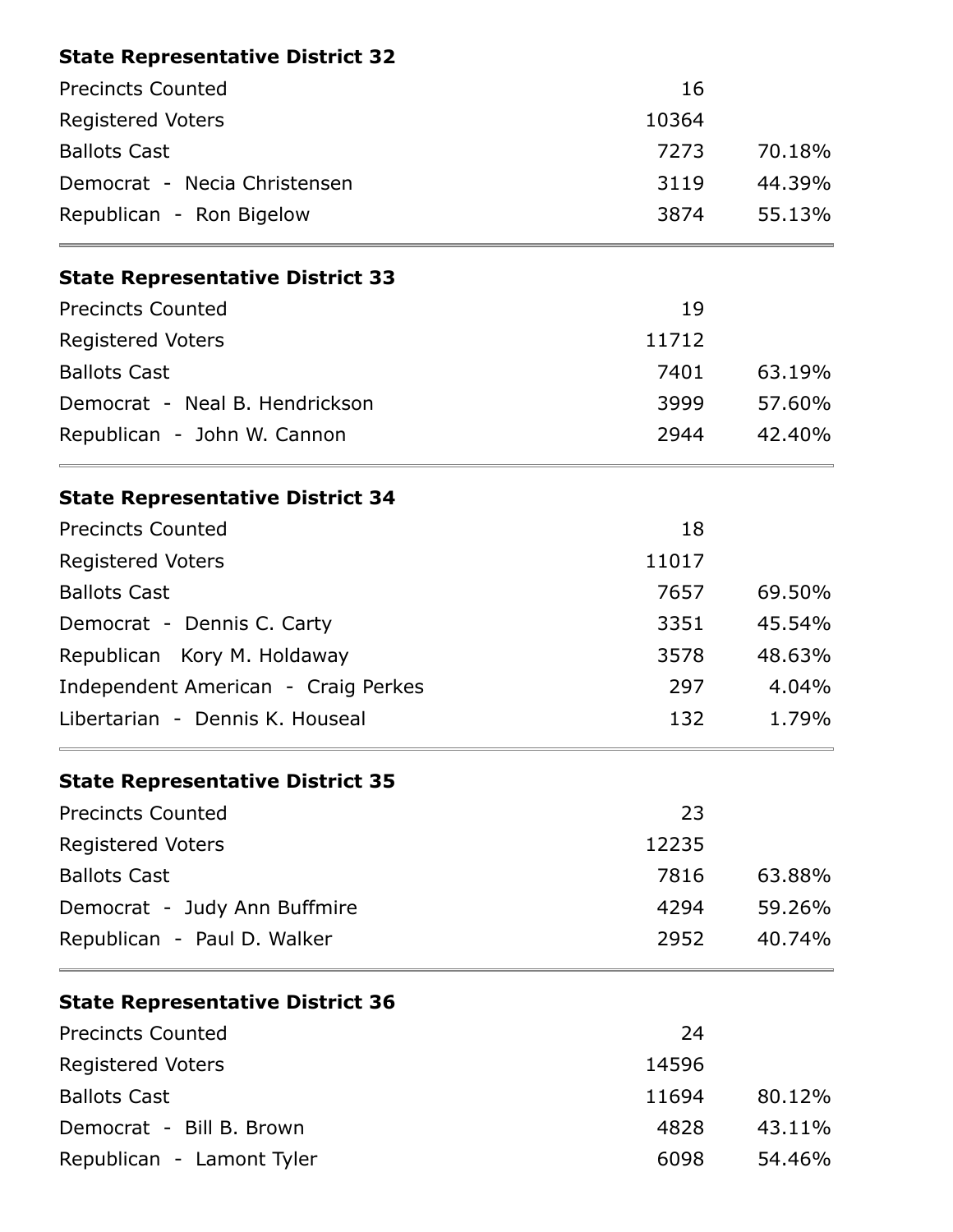| Libertarian - M. Gene Linder            | 272   | 2.43%  |
|-----------------------------------------|-------|--------|
| <b>State Representative District 37</b> |       |        |
| <b>Precincts Counted</b>                | 25    |        |
| <b>Registered Voters</b>                | 14942 |        |
| <b>Ballots Cast</b>                     | 11385 | 76.19% |
| Democrat - Carol Spackman Moss          | 6088  | 56.47% |
| Republican - Ray Short                  | 4693  | 43.53% |
| <b>State Representative District 38</b> |       |        |
| <b>Precincts Counted</b>                | 15    |        |
| <b>Registered Voters</b>                | 9940  |        |
| <b>Ballots Cast</b>                     | 6564  | 66.04% |
| Democrat - Gary F. Cox                  | 5103  | 88.70% |
| Write In - Harvey Brett Helsten         | 48    | 0.83%  |
| <b>State Representative District 39</b> |       |        |
| <b>Precincts Counted</b>                | 21    |        |
| <b>Registered Voters</b>                | 12240 |        |
| <b>Ballots Cast</b>                     | 8645  | 70.63% |
| Democrat - Cindy Beshear                | 4242  | 50.91% |
| Republican - David L. Zolman, Sr.       | 4090  | 49.09% |
| <b>State Representative District 40</b> |       |        |
| <b>Precincts Counted</b>                | 25    |        |
| <b>Registered Voters</b>                | 14885 |        |
| <b>Ballots Cast</b>                     | 10654 | 71.58% |
| Democrat - Patricia W. Jones            | 5539  | 54.77% |
| Republican - Richard L. Walsh           | 4575  | 45.23% |
| <b>State Representative District 41</b> |       |        |
| <b>Precincts Counted</b>                | 25    |        |
| <b>Registered Voters</b>                | 17214 |        |
| <b>Ballots Cast</b>                     | 12647 | 73.47% |
| Democrat - Patrice Arent                | 7172  | 58.73% |
| Republican - Mark H. Steffensen         | 4775  | 39.10% |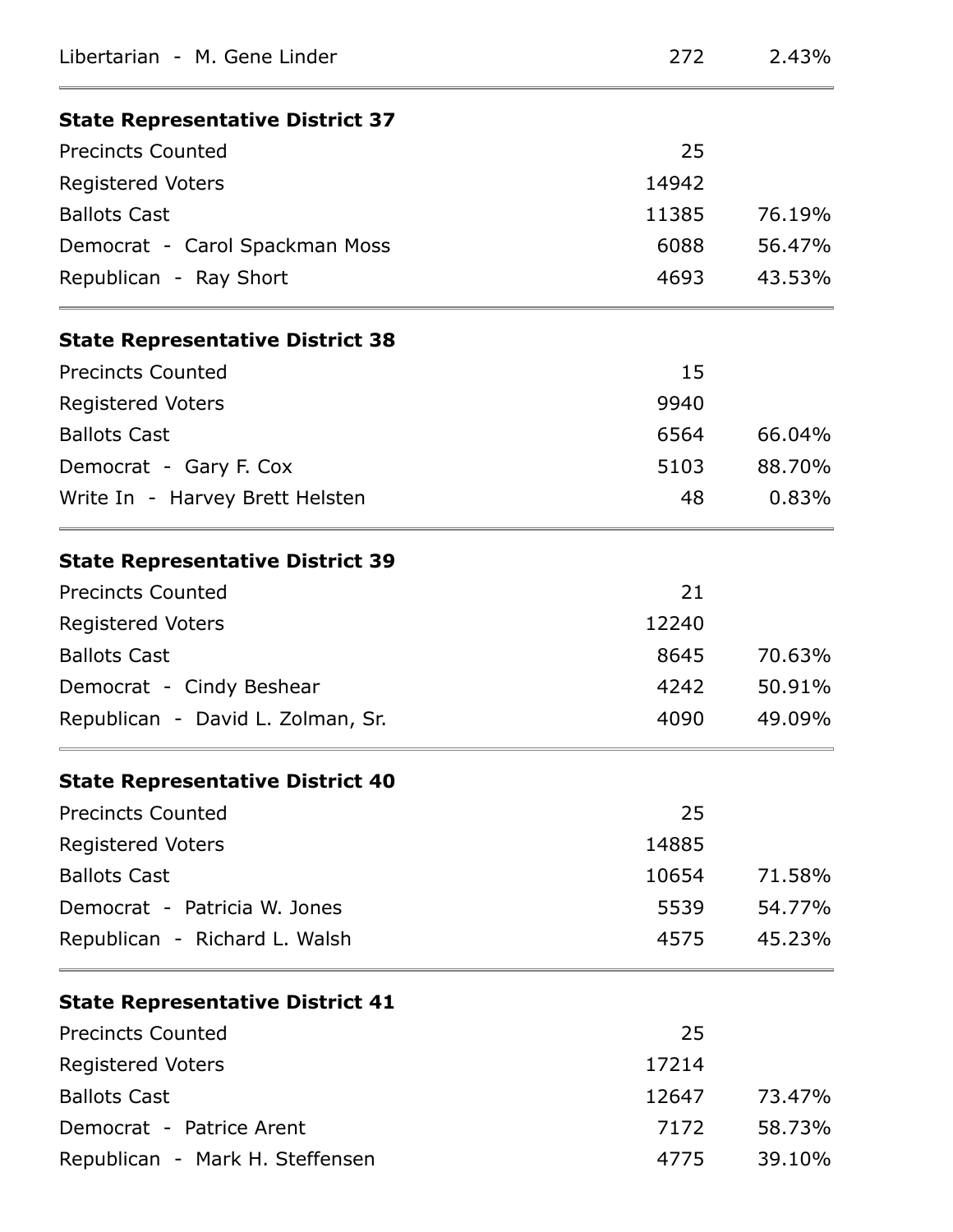| Libertarian - J. Boyd Seal              | 264   | 2.16%  |
|-----------------------------------------|-------|--------|
| <b>State Representative District 42</b> |       |        |
| <b>Precincts Counted</b>                | 20    |        |
| <b>Registered Voters</b>                | 14982 |        |
| <b>Ballots Cast</b>                     | 10219 | 68.21% |
| Democrat - Perry Buckner                | 4597  | 47.16% |
| Republican - Peggy Wallace              | 5151  | 52.84% |
| <b>State Representative District 43</b> |       |        |
| <b>Precincts Counted</b>                | 20    |        |
| <b>Registered Voters</b>                | 12118 |        |
| <b>Ballots Cast</b>                     | 8525  | 70.35% |
| Democrat - Tanya Henrie                 | 3361  | 41.33% |
| Republican - Wayne A. Harper            | 4772  | 58.67% |
| <b>State Representative District 44</b> |       |        |
| <b>Precincts Counted</b>                | 24    |        |
| <b>Registered Voters</b>                | 14775 |        |
| <b>Ballots Cast</b>                     | 9871  | 66.81% |
| Democrat Jared Allen                    | 3823  | 40.48% |
| Republican Chad E. Bennion              | 5091  | 53.90% |
| Independent American - Clara Bangerter  | 531   | 5.62%  |
| <b>State Representative District 45</b> |       |        |
| <b>Precincts Counted</b>                | 26    |        |
| <b>Registered Voters</b>                | 14238 |        |
| <b>Ballots Cast</b>                     | 10231 | 71.86% |
| Democrat - Michael Ray Olsen            | 4572  | 46.91% |
| Republican - Morgan Philpot             | 5174  | 53.09% |
| <b>State Representative District 46</b> |       |        |
| <b>Precincts Counted</b>                | 21    |        |
| <b>Registered Voters</b>                | 14803 |        |
| <b>Ballots Cast</b>                     | 11172 | 75.47% |
| Democrat - Karen W. Morgan              | 5715  | 53.56% |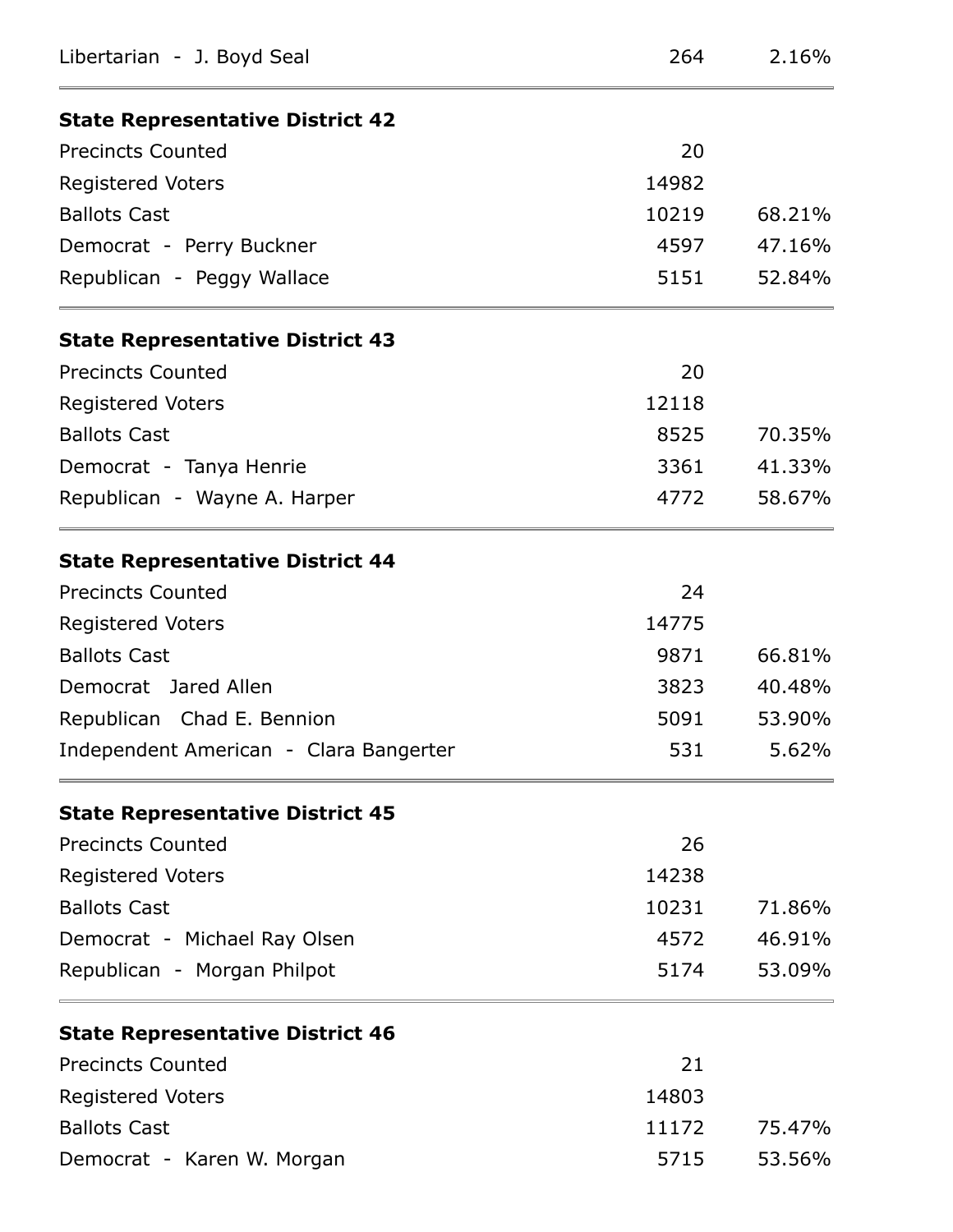| Republican - Robert Warnick             | 4956  | 46.44% |
|-----------------------------------------|-------|--------|
| <b>State Representative District 47</b> |       |        |
| <b>Precincts Counted</b>                | 22    |        |
| <b>Registered Voters</b>                | 12688 |        |
| <b>Ballots Cast</b>                     | 8980  | 70.78% |
| Democrat - Kay Christensen              | 3864  | 45.15% |
| Republican - Bryan D. Holladay          | 4345  | 50.77% |
| Independent American - D. Mark Faux     | 350   | 4.09%  |
| <b>State Representative District 48</b> |       |        |
| <b>Precincts Counted</b>                | 20    |        |
| <b>Registered Voters</b>                | 13905 |        |
| <b>Ballots Cast</b>                     | 10189 | 73.28% |
| Democrat - Trisha S. Beck               | 5126  | 52.83% |
| Republican - Dan C. Simons, Jr.         | 4576  | 47.17% |
| <b>State Representative District 49</b> |       |        |
| <b>Precincts Counted</b>                | 20    |        |
| <b>Registered Voters</b>                | 13671 |        |
| <b>Ballots Cast</b>                     | 10324 | 75.52% |
| Democrat - Beverly J. May               | 4203  | 42.81% |
| Republican - Greg J. Curtis             | 5614  | 57.19% |
| <b>State Representative District 51</b> |       |        |
| <b>Precincts Counted</b>                | 24    |        |
| <b>Registered Voters</b>                | 16375 |        |
| <b>Ballots Cast</b>                     | 12114 | 73.98% |
| Democrat - Kirk Denison                 | 4040  | 35.26% |
| Republican - John Swallow               | 7419  | 64.74% |
| <b>State Representative District 52</b> |       |        |
| <b>Precincts Counted</b>                | 34    |        |
| <b>Registered Voters</b>                | 27110 |        |
| <b>Ballots Cast</b>                     | 20013 | 73.82% |
| Republican - David L. Hogue             | 16227 | 92.12% |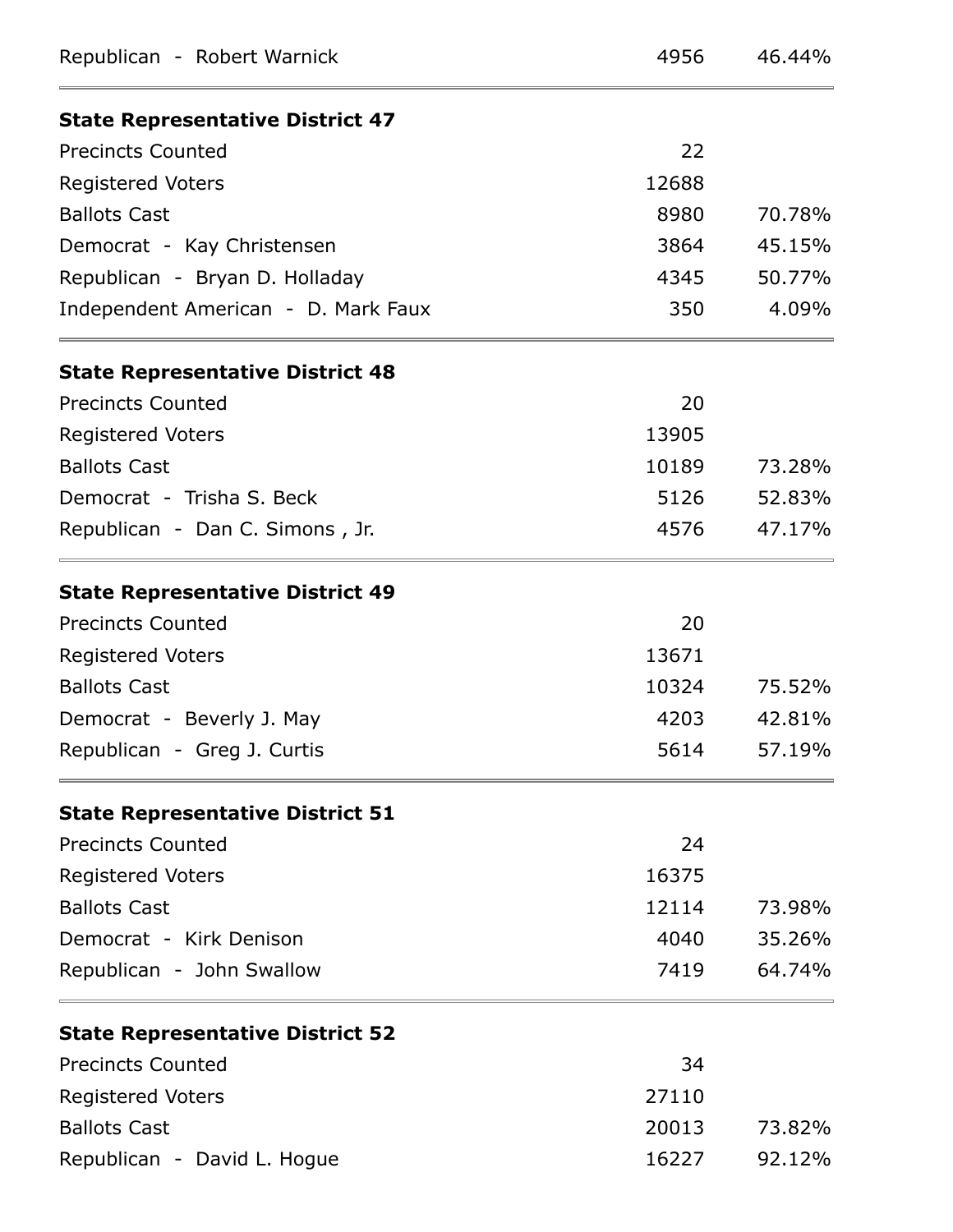## **Salt Lake County**

| <b>Precincts Counted</b>                   | 688    |          |
|--------------------------------------------|--------|----------|
| <b>Registered Voters</b>                   | 444186 |          |
| <b>Ballots Cast</b>                        | 312098 | 70.26%   |
| <b>Mayor</b>                               |        |          |
| Democrat - Karen Crompton                  | 144011 | 47.56%   |
| Republican - Nancy Workman                 | 158787 | 52.44%   |
| <b>Council at Large A</b>                  |        |          |
| Democrat - Randy Horiuchi                  | 143498 | 47.97%   |
| Republican - Richard Snelgrove             | 137265 | 45.89%   |
| Independent American - Phillip Holmes      | 10380  | 3.47%    |
| Libertarian - Cabot WM, Nelson             | 7973   | 2.67%    |
| <b>Council at Large B</b>                  |        |          |
| Democrat - M. Carl Larsen                  | 124382 | 42.57%   |
| Republican - Steve Harmsen                 | 153977 | 52.69%   |
| Libertarian - John R. Pack                 | 13849  | 4.74%    |
| Write In - Nathan Dean "Nate" Gedge        | 8      | 0.00%    |
| <b>Coucil at Large C</b>                   |        |          |
| Democrat - Jim Bradley                     | 143053 | 48.45%   |
| Republican - James B. Kennard              | 140694 | 47.65%   |
| Libertarian - Don W. Johnstun              | 11527  | 3.90%    |
| <b>Salt Lake County Council District 1</b> |        |          |
| <b>Precincts Counted</b>                   | 116    |          |
| <b>Registered Voters</b>                   | 74937  |          |
| <b>Ballots Cast</b>                        | 48377  | 64.56%   |
| Democrat - Joe Hatch                       | 26584  | 59.04%   |
| Republican - Genevieve Atwood              | 18441  | 40.96%   |
| Write In - W. John Francis                 | 0      | $0.00\%$ |
|                                            |        |          |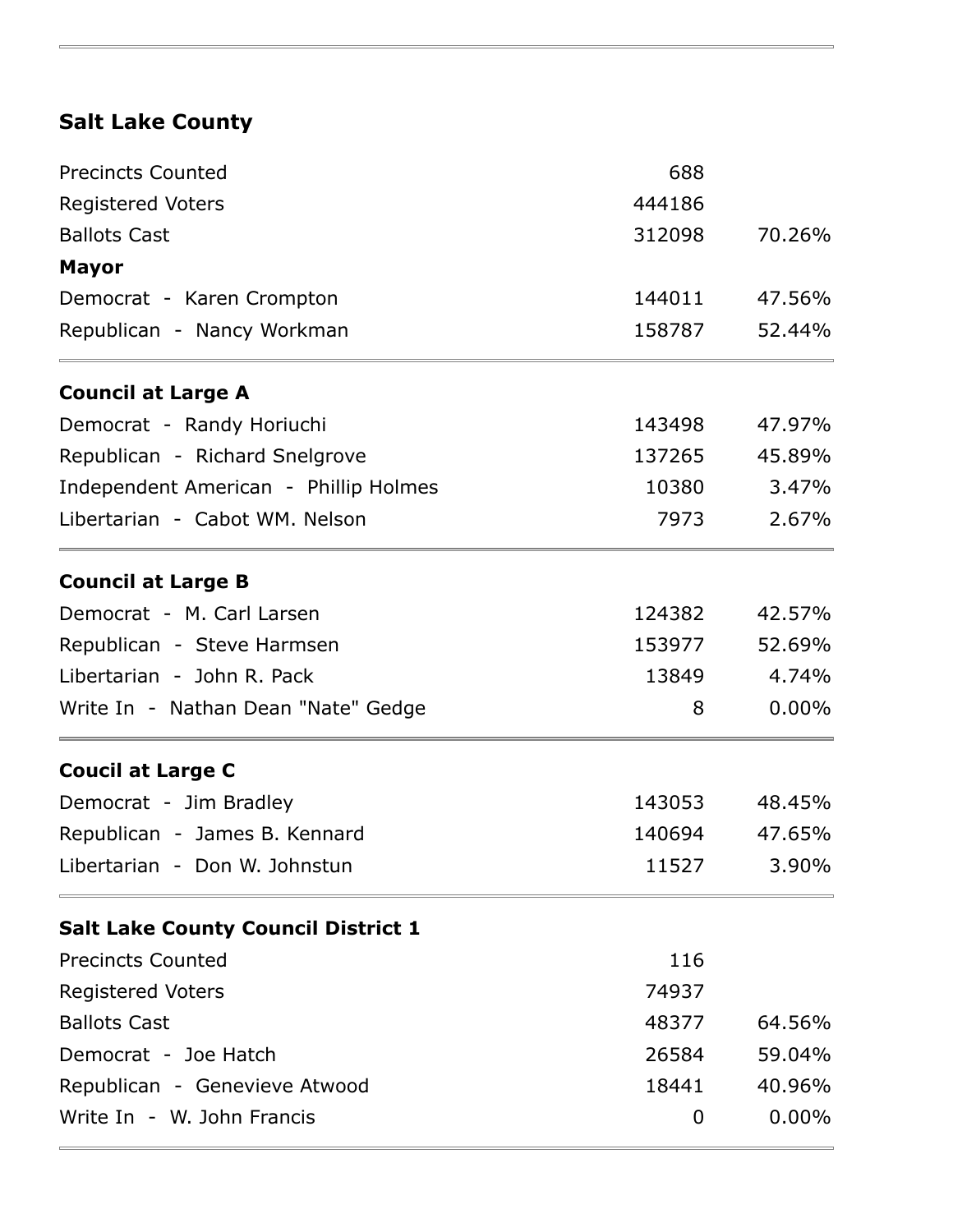| <b>Salt Lake County Council District 2</b> |       |        |
|--------------------------------------------|-------|--------|
| <b>Precincts Counted</b>                   | 102   |        |
| <b>Registered Voters</b>                   | 71808 |        |
| <b>Ballots Cast</b>                        | 50219 | 69.94% |
| Democrat - Jim Brusatto                    | 17965 | 37.79% |
| Republican - Michael H. Jensen             | 27290 | 57.41% |
| Libertarian - Chauna Pierce                | 2282  | 4.80%  |
| <b>Salt Lake County Council District 3</b> |       |        |
| <b>Precincts Counted</b>                   | 106   |        |
| <b>Registered Voters</b>                   | 63378 |        |
| <b>Ballots Cast</b>                        | 42685 | 67.35% |
| Democrat - Mark O. Walsh                   | 19231 | 47.93% |
| Republican - David A. Wilde                | 20893 | 52.07% |
| <b>Salt Lake County Council District 4</b> |       |        |
| <b>Precincts Counted</b>                   | 131   |        |
| <b>Registered Voters</b>                   | 77230 |        |
| <b>Ballots Cast</b>                        | 56952 | 73.74% |
| Democrat - Michael R. Duncan               | 26371 | 49.91% |
| Republican - Russell C. Skousen            | 26461 | 50.09% |
| <b>Salt Lake County Council District 5</b> |       |        |
| <b>Precincts Counted</b>                   | 114   |        |
| <b>Registered Voters</b>                   | 77537 |        |
| <b>Ballots Cast</b>                        | 56460 | 72.82% |
| Democrat - Paulina F. Flint                | 18583 | 35.24% |
| Republican - Winston A. Wilkinson          | 32059 | 60.80% |
| Libertarian - Charles A. Bonsall           | 2090  | 3.96%  |
| <b>Salt Lake County Council District 5</b> |       |        |
| <b>Precincts Counted</b>                   | 114   |        |
| <b>Registered Voters</b>                   | 77537 |        |
| <b>Ballots Cast</b>                        | 56460 | 72.82% |
| Democrat - Paulina F. Flint                | 18583 | 35.24% |
| Republican - Winston A. Wilkinson          | 32059 | 60.80% |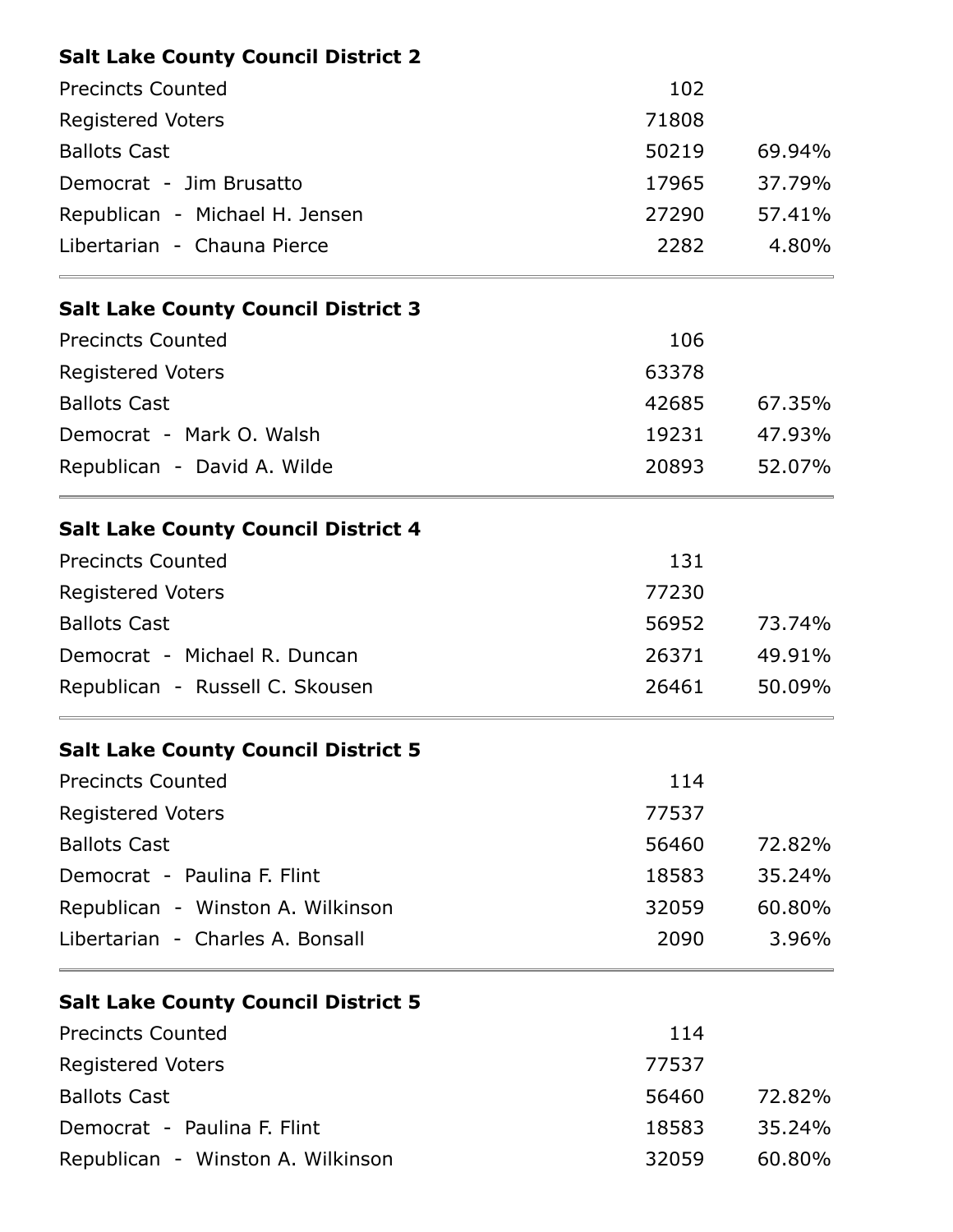| Libertarian - Charles A. Bonsall           | 2090  | $3.96\%$ |
|--------------------------------------------|-------|----------|
| <b>Salt Lake County Council District 6</b> |       |          |
| <b>Precincts Counted</b>                   | 119   |          |
| <b>Registered Voters</b>                   | 79296 |          |
| <b>Ballots Cast</b>                        | 57407 | 72.40%   |
| Democrat - Pete Kutulas                    | 24581 | 45.84%   |
| Republican - Marvin L. Hendrickson         | 29046 | 54.16%   |
| <b>Utah State Board of Education</b>       |       |          |
| <b>Board of Education 8</b>                |       |          |
| <b>Precincts Counted</b>                   | 113   |          |
| <b>Registered Voters</b>                   | 74138 |          |
| <b>Ballots Cast</b>                        | 49510 | 66.78%   |
| Ralph D. Chipman                           | 12020 | 32.85%   |
| Jill G. Kennedy                            | 24569 | 67.15%   |
| <b>Board of Education 11</b>               |       |          |
| <b>Precincts Counted</b>                   | 114   |          |
| <b>Registered Voters</b>                   | 79145 |          |
| <b>Ballots Cast</b>                        | 57560 | 72.73%   |
| <b>Grant Hurst</b>                         | 18111 | 42.00%   |
| David L. Moss                              | 25015 | 58.00%   |
| <b>Board of Education 12</b>               |       |          |
| <b>Precincts Counted</b>                   | 124   |          |
| Registered Voters                          | 71210 |          |
| <b>Ballots Cast</b>                        | 51123 | 71.79%   |
| Laurel Brown                               | 26848 | 69.95%   |
| Robert L. Tempest                          | 11532 | 30.05%   |
| <b>Board of Education 14</b>               |       |          |
| <b>Precincts Counted</b>                   | 38    |          |
| <b>Registered Voters</b>                   | 29684 |          |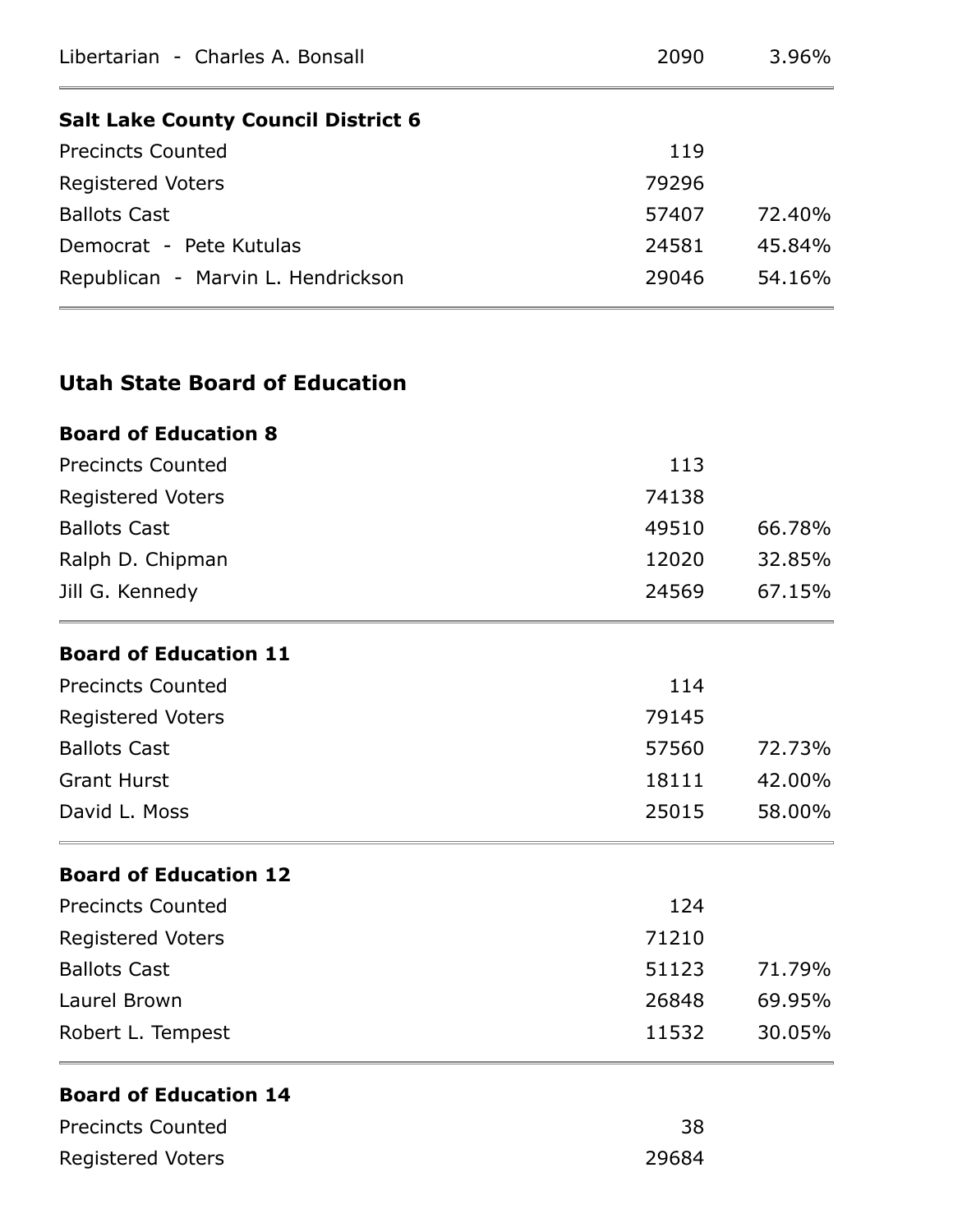| <b>Ballots Cast</b> | 22327 75.22% |  |
|---------------------|--------------|--|
| Tim R. Eisenhart    | 4365 26.32%  |  |
| Mike Anderson       | 12217 73.68% |  |

### **Local School Districts**

#### **School Precinct 1 - Granite School District**

| <b>Precincts Counted</b> | 68    |        |
|--------------------------|-------|--------|
| <b>Registered Voters</b> | 42308 |        |
| <b>Ballots Cast</b>      | 32714 | 77.32% |
| Lynn D. Davidson         | 22515 | 98.83% |

#### **School Precinct 2 - Granite School District**

| <b>Precincts Counted</b>      | 58    |        |
|-------------------------------|-------|--------|
| <b>Registered Voters</b>      | 32554 |        |
| <b>Ballots Cast</b>           | 21798 | 66.96% |
| Patricia G. (Patty) Sandstrom | 15717 | 99.76% |

#### **School Precinct 3 - Granite School District**

| <b>Precincts Counted</b> | 53    |        |
|--------------------------|-------|--------|
| <b>Registered Voters</b> | 33039 |        |
| <b>Ballots Cast</b>      | 22425 | 67.87% |
| Sarah R. Meier           | 15739 | 99.84% |

#### **School Precinct 4 - Jordan School District**

| 51    |        |
|-------|--------|
| 37414 |        |
| 27347 | 73.09% |
| 14708 | 71.45% |
| 5876  | 28.55% |
|       |        |

#### **School Precinct 5- Jordan School District**

| <b>Precincts Counted</b> | 58    |        |
|--------------------------|-------|--------|
| <b>Registered Voters</b> | 45316 |        |
| <b>Ballots Cast</b>      | 33354 | 73.60% |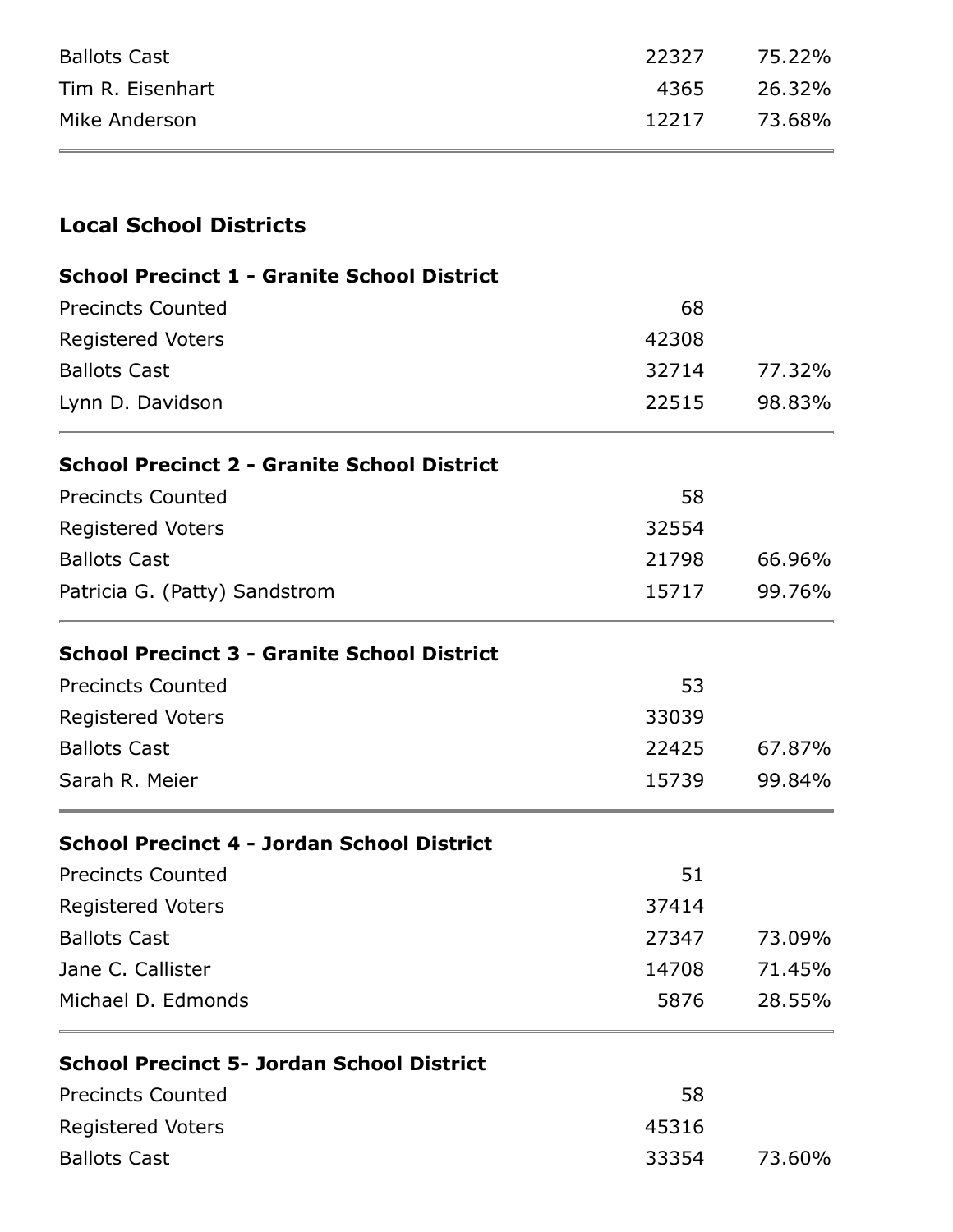| Ralph J. Haws                                        | 13012 | 50.72%  |
|------------------------------------------------------|-------|---------|
| Teresa Way                                           | 12642 | 49.28%  |
| <b>School Precinct 1 - Murray School District</b>    |       |         |
| <b>Precincts Counted</b>                             | 6     |         |
| <b>Registered Voters</b>                             | 3765  |         |
| <b>Ballots Cast</b>                                  | 2571  | 68.29%  |
| Clare Lang                                           | 857   | 39.68%  |
| Mildred Horton                                       | 1303  | 60.32%  |
| <b>School Precinct 5 - Murray School District</b>    |       |         |
| <b>Precincts Counted</b>                             | 7     |         |
| <b>Registered Voters</b>                             | 3696  |         |
| <b>Ballots Cast</b>                                  | 2735  | 74.00%  |
| <b>Bill Campbell</b>                                 | 785   | 39.75%  |
| Marjorie Tuckett                                     | 1190  | 60.25%  |
| <b>School Precinct 1 - Salt Lake School District</b> |       |         |
| <b>Precincts Counted</b>                             | 19    |         |
| <b>Registered Voters</b>                             | 10840 |         |
| <b>Ballots Cast</b>                                  | 6903  | 63.68%  |
| Clifford W. Higbee                                   | 5050  | 100.00% |
| <b>School Precinct 2 - Salt Lake School District</b> |       |         |
| <b>Precincts Counted</b>                             | 17    |         |
| <b>Registered Voters</b>                             | 9231  |         |
| <b>Ballots Cast</b>                                  | 5299  | 57.40%  |
| Ila Rose Fife                                        | 3707  | 100.00% |
| <b>School Precinct 5 - Salt Lake School District</b> |       |         |
| <b>Precincts Counted</b>                             | 22    |         |
| <b>Registered Voters</b>                             | 14901 |         |
| <b>Ballots Cast</b>                                  | 10139 | 68.04%  |
| Janice W. Clemmer                                    | 4989  | 67.22%  |
| Nyman Brooks                                         | 2433  | 32.78%  |
|                                                      |       |         |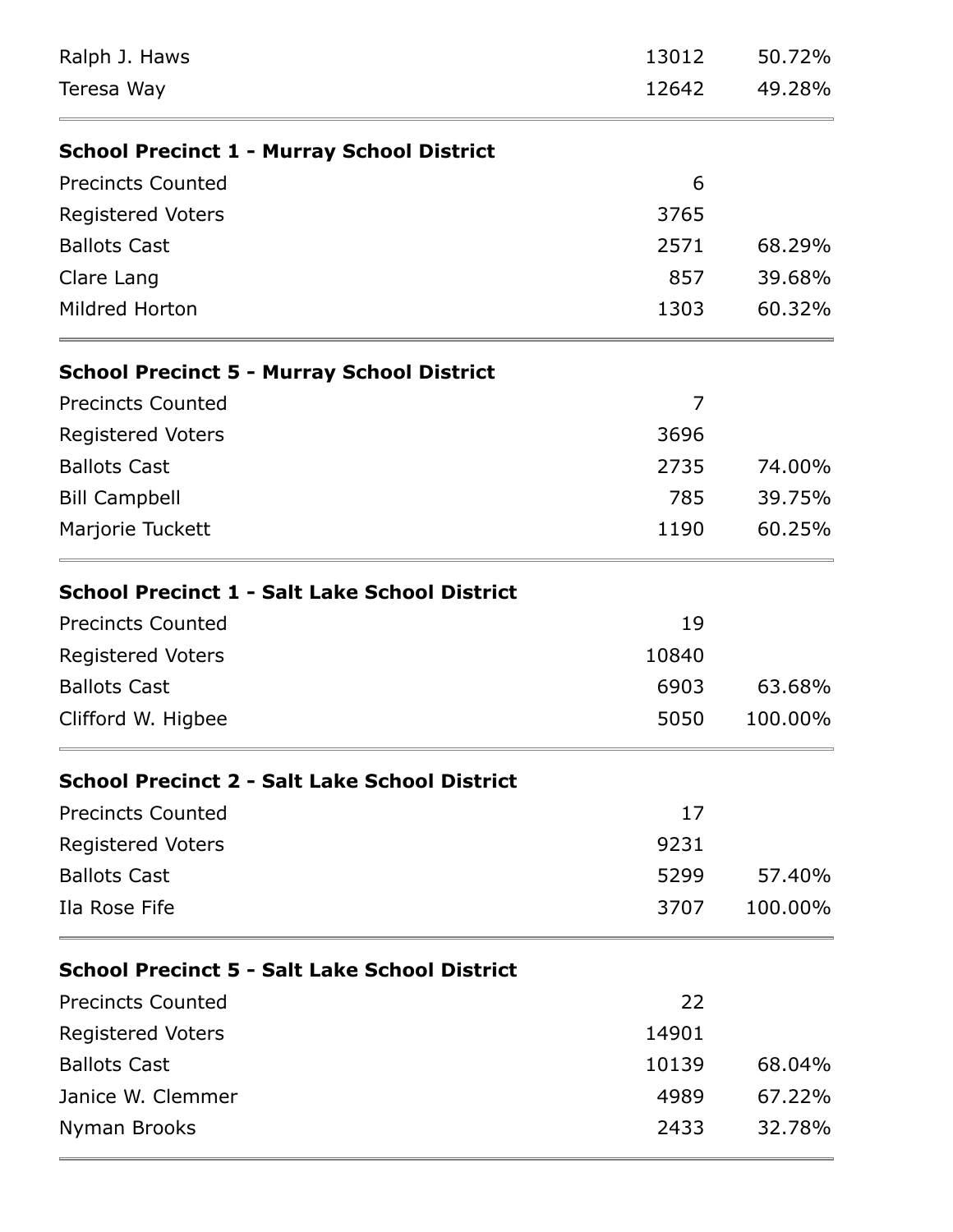| <b>School Precinct 6 - Salt Lake School District</b> |                |                  |
|------------------------------------------------------|----------------|------------------|
| <b>Precincts Counted</b>                             | 25             |                  |
| <b>Registered Voters</b>                             | 16827<br>12617 | 74.98%<br>99.81% |
| <b>Ballots Cast</b><br>Laurel Heath Young            |                |                  |
|                                                      | 9001           |                  |
| <b>School Precinct 7 - Salt Lake School District</b> |                |                  |
| <b>Precincts Counted</b>                             | 24             |                  |
| <b>Registered Voters</b>                             | 14653          |                  |
| <b>Ballots Cast</b>                                  | 10654          | 72.71%           |
| Kathy Warner Black                                   | 7806           | 99.78%           |
| <b>Townships</b>                                     |                |                  |
| <b>Emigration Township Vote For 2</b>                |                |                  |
| <b>Precincts Counted</b>                             | 1              |                  |
| Registered Voters                                    | 850            |                  |

| <b>Precincts Counted</b> |     |        |
|--------------------------|-----|--------|
| <b>Registered Voters</b> | 850 |        |
| <b>Ballots Cast</b>      | 691 | 81.29% |
| David Crompton           | 337 | 35.40% |
| Fred A. Smolka           | 478 | 50.21% |
| Write In - Jim Hall      | 137 | 14.39% |

## **Copperton Township Vote For 2**

| 389 |        |
|-----|--------|
| 302 | 77.63% |
| 134 | 29.19% |
| 151 | 32.90% |
| 174 | 37.91% |
|     |        |

## **Judicial Retention**

| <b>Precincts Counted</b> | 688    |
|--------------------------|--------|
| <b>Registered Voters</b> | 444186 |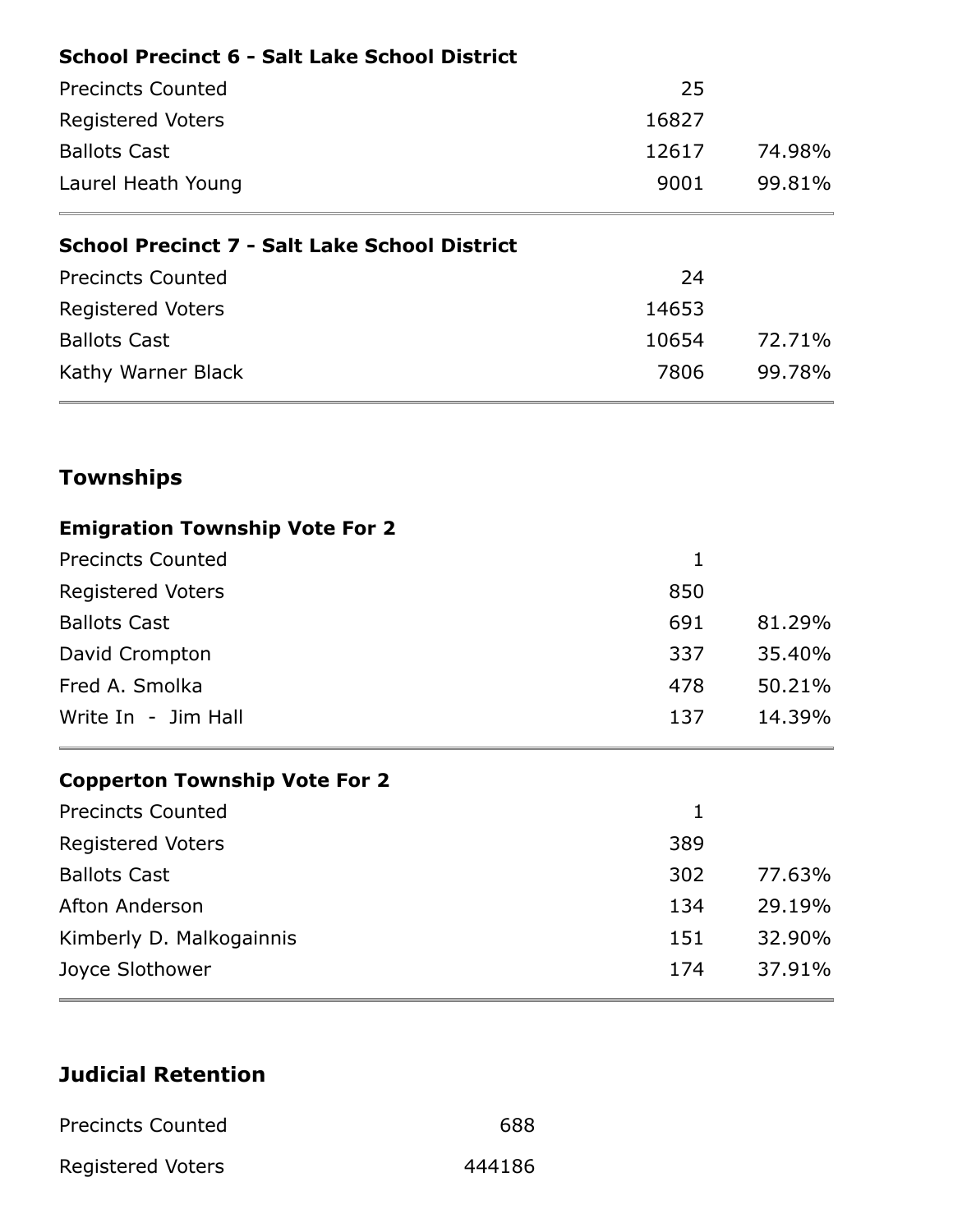| <b>Ballots Cast</b>        | 312098    | 70.26% |        |
|----------------------------|-----------|--------|--------|
|                            | Yes       | 187570 | 77.11% |
| <b>Retention-Barrett</b>   | <b>No</b> | 55690  | 22.89% |
| Retention-Boyden           | Yes       | 191380 | 78.81% |
|                            | <b>No</b> | 51457  | 21.19% |
| Retention-Fratto           | Yes       | 185159 | 77.12% |
|                            | <b>No</b> | 54947  | 22.88% |
| <b>Retention-Frederick</b> | Yes       | 176259 | 73.53% |
|                            | <b>No</b> | 63456  | 26.47% |
| Retention-Hanson           | Yes       | 185553 | 77.39% |
|                            | <b>No</b> | 54222  | 22.61% |
| <b>Retention-Lewis</b>     | Yes       | 173797 | 71.93% |
|                            | <b>No</b> | 67839  | 28.07% |
| <b>Retention-Mccleve</b>   | Yes       | 187790 | 78.10% |
|                            | <b>No</b> | 52650  | 21.90% |
| Retention-Quinn            | Yes       | 186512 | 77.70% |
|                            | <b>No</b> | 53526  | 22.30% |
| Retention-Stirba           | Yes       | 189549 | 78.33% |
|                            | <b>No</b> | 52424  | 21.67% |
|                            | Yes       | 189735 | 78.12% |
| <b>Retention-Behrens</b>   | <b>No</b> | 53156  | 21.88% |
|                            |           |        |        |

## **Propositions and Initiatives**

| Proposition 1 |        |        |
|---------------|--------|--------|
| For           | 190040 | 68.37% |
| Against       | 87917  | 31.63% |